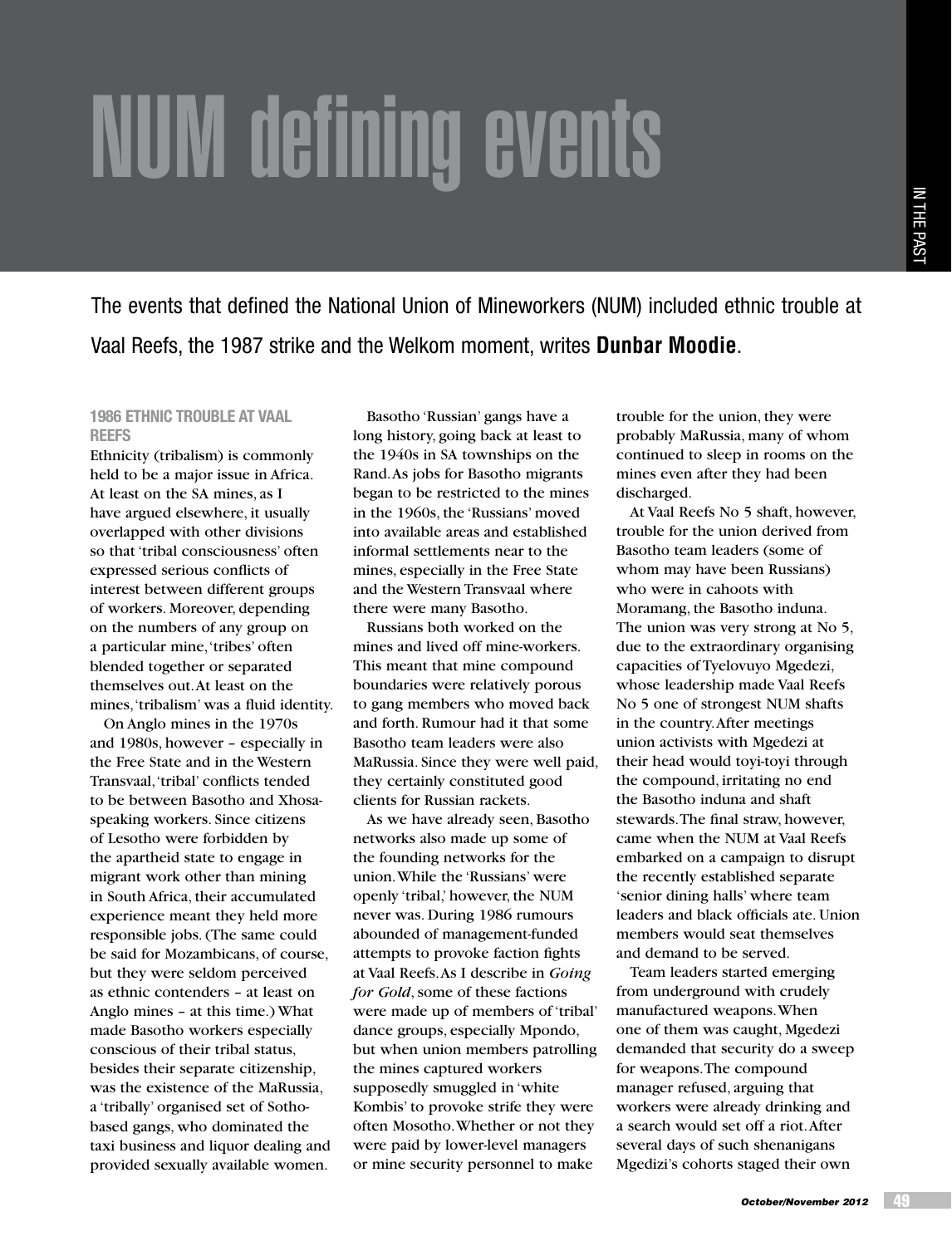The evidence is murky, but it seems that a group of team leaders emerged armed from one of the rooms and four of them were beaten to death by the union group. Mgedezi, sensing trouble, had fled from the compound, but, next day, he was arrested and charged. No 5 shaft promptly went on strike demanding that the police release him.

Sokanyile and other union stalwarts, remembering the Lira mass dismissals, immediately called out the other shafts in East Division. No 4 on the West Division joined them. There were no mass dismissals (management had also learned a lesson from the Lira affair), but when the strike was finally resolved, Mgedezi remained in detention. Moramang, the Basotho induna, organised his forces and Xhosa-speaking workers at No 5, in fear of their lives, resigned en masse. On evidence cooked up by team leaders, Mgedezi was condemned to death and the Basotho (and perhaps the Russians) reigned supreme at Vaal Reefs No 5. In 1987, No 5 was the only shaft at Vaal Reefs not to go on strike.

I have written elsewhere of the massive faction fight at Vaal Reefs No 1 shaft which began with a hunt for NUM shaft stewards and a couple of union deaths before it degraded into Sotho/Xhosa combat. It should be noted, however, that even at this stage, many Basotho union stalwarts refused to join the mayhem. Not all Basotho were 'MaRussia' at the mines for 'business' whether criminal or otherwise. 'Tribal' issues, however, would often return to haunt union actions.

## **1987 Strike**

In August 1987, over 300,000 mineworkers came out on strike, mostly on Anglo and Gencor mines. They stayed out for three weeks and returned to work only because of a series of rolling mass dismissals that were reducing union ranks. Goldfields and AngloVaal mines predictably repressed any hint of a stayaway from work. Given the number of workers involved and the length of the strike, what was most remarkable about it was the lack of violence. Only on those mines, especially Randfontein Estates and Vaal Reefs No 9, whose union organisation was characterised by Lira-like populism, was endemic violence used to enforce the strike.

On such mines, however, the workforce was seriously divided. Where solidarity reigned supreme workers simply stayed away. At two shafts, Vaal Reefs No 5 and Western Holdings No 6, work continued with only minor disruptions. At the former, now in Vaal Reefs West Division, it was the chief shaft steward, Charles Mapeshoane, who talked the union remnant out of violence before he was himself arrested and detained.

When Anglo threatened mass dismissals, they did so first at two of their most marginal shafts, Vaal Reefs No 6 and Western Holdings No 2. Union strategists seriously considered a selective return to work on those mines threatened with early mass dismissal. Indeed, at Western Holdings No 2, workers voted to go back and were talked out of it only by a last-minute intervention from Frans Baleni, (now NUM secretary general). Oliver Sokanyile told me regretfully that a similar strategy had been approved at Vaal Reefs, but the union head office had changed its mind at the last minute.

If the union could have pulled it off, he said, NUM structures on the mines would have remained intact and Anglo would have faced difficult days in court. (Mapeshoane was arrested and jailed because he suggested that returns to work be accompanied by systematic destruction of machinery underground, certainly a serious alternative to a drawn-out court

case.) NUM head office apparently abandoned the strategy because it was felt that incremental returns to work would have threatened striker solidarity. As things turned out, massive rolling dismissals (dressed up as 'lockouts') meant that the union had to start again virtually from scratch on Anglo mines.

Given the Marievale precedent, Anglo mass dismissals stood on very shaky legal ground. In the end, the company settled with the NUM for a large sum, which certainly aided rebuilding. The final years of the 1980s, however, are remembered by NUM members as a time of repression. 'We got our mines back,' trumpeted managers whom I interviewed. They held onto total control for another two years.

### **Welkom moment**

In February 1990, FW de Klerk announced his 'great leap forward' and Nelson Mandela was released from jail. Suddenly trouble erupted on the (largely Anglo) mines in the Free State town of Welkom. Black workers, waiting for the cages underground, refused to permit white miners to jump the queue ahead of them as had always been the custom in the past. Frequently white miners were assaulted. James Motlatsi justified such actions in language that referred to 'rights.'

At the same time, in the town of Welkom itself, black political protest marches had to be protected by the police from white vigilante groups. Several blacks were killed. Black South Africans were laying claim to citizenship rights in the new South Africa that was supposedly emerging.

According to Anglo records, there were 25 'queuing disruptions' in March 1990 and 21 in April. White miners, suddenly becoming aware of their vulnerability to collective action underground where they were hugely outnumbered, often refused to descend. Work was seriously disrupted. Union officials and shaft stewards worked closely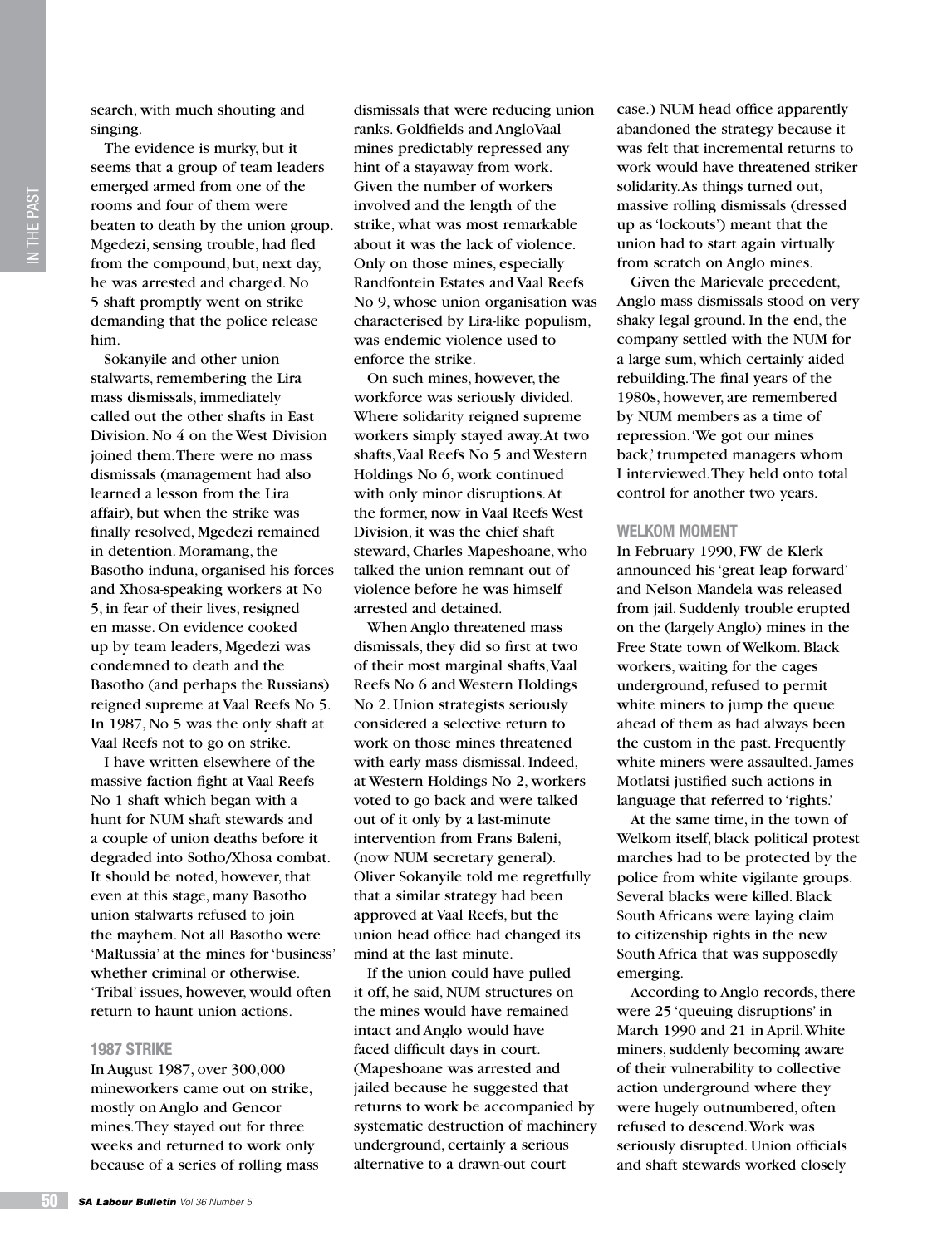**William Matlala** *William Matlala*



*NUM general secretary, Frans Baleni, intervened in some of the strikes.*

with mine management struggling to restore order. The union became an ally in management efforts to restore production.

In May, at the request of the white mining unions, Minister of Police Adriaan Vlok called a meeting in Welkom that was attended by top executives from the mining houses as well as representatives of the white unions, Cyril Ramaphosa and James Motlatsi. Ramaphosa was impressed by the way the white union leaders confronted the mining bigwigs and envisioned cooperation with them. He proposed regular consultations to deal with mining issues.

Naas Steenkamp of the new Gencor, now president of the Chamber of Mines called several such meetings. In the end, it proved impossible for Ramaphosa to work with the white unions. Racial interests trumped class. The most

important outcome of the Welkom meeting was that senior mining executives came to realise that they could work with Ramaphosa, who already had a high profile in the African National Congress (ANC). Rand Mines, facing ongoing disruption at Harmony Mine near Welkom is the clearest case in point. After much disruption they recognised the NUM and called in Ramaphosa in an effort to restore order.

Mining houses developed working relationships with Ramaphosa – and when he left NUM to become secretary-general of the ANC – with regional representatives of the union. Even Goldfields and AngloVaal eventually came on board. The NUM was recognised post-haste on mines that had brutally resisted unionisation for years. Mines began to appoint full-time shaft stewards. The NUM became part of the

daily industrial relations routine on gold mines. The meeting in Welkom and the Chamber meetings that followed eventually became springboards for class compromise across the gold mining industry in the new South Africa.

So we have come full circle back to the emergence of our 'historical individual' – the NUM. As GH Mead argued, however, 'the present passes into another present with the effects of its past in its textures.' As I discovered with the rise of Afrikanerdom, so too with the NUM the 'historical individual' whose emergence I sought to understand changed in the very course of that emergence. The very processes of emergence, what I have called 'defining events', themselves marked the textures of the union itself. Thus, the NUM's close identification with the Congress of South African Trade Unions (Cosatu) and the ANC meant